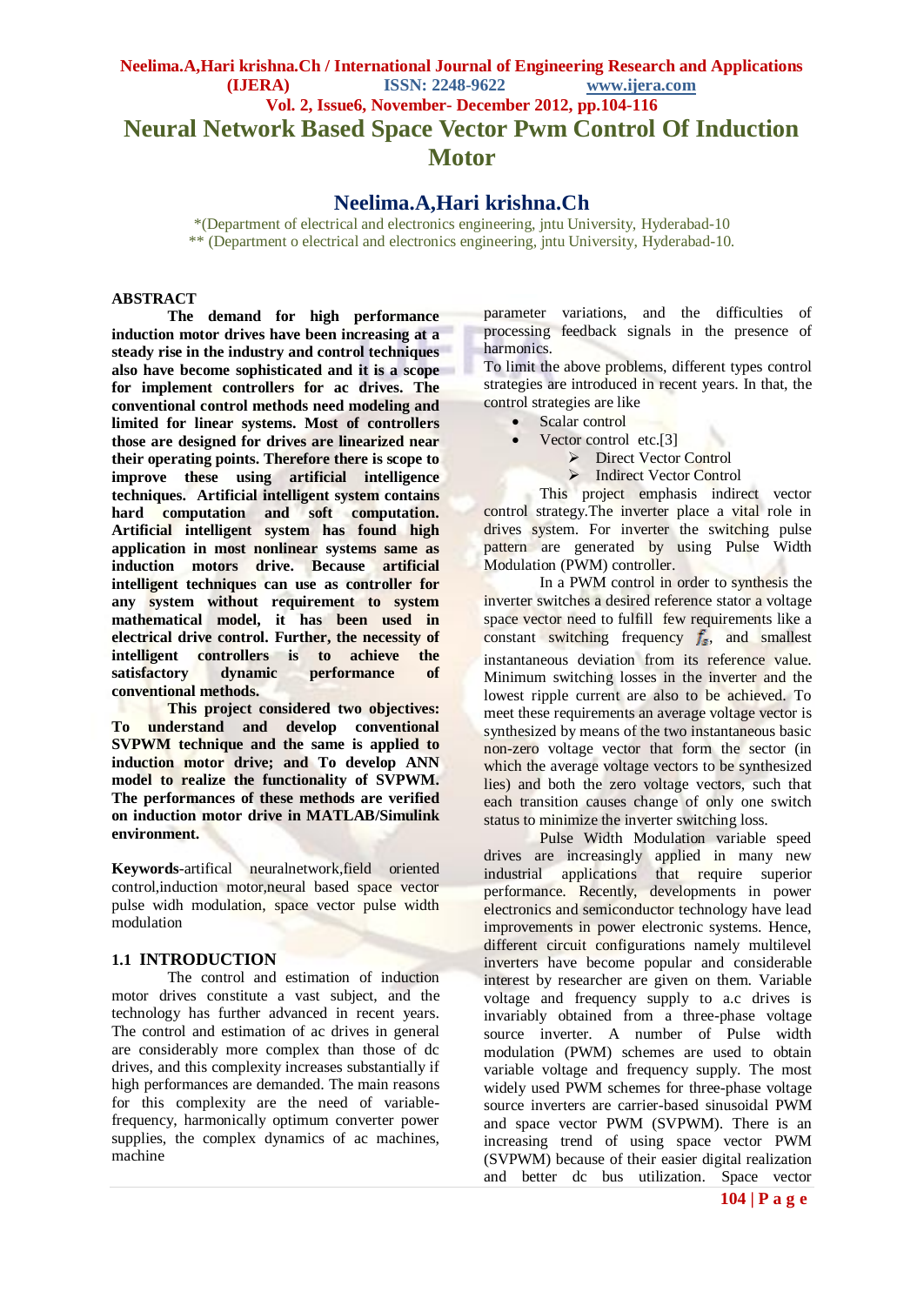### **Vol. 2, Issue6, November- December 2012, pp.104-116**

modulation is based on representation of the three phase voltages as space vectors. Most space vector modulation schemes generate the same required output voltage but differ in their performance with respect to THD, peak-to-peak ripple and switching losses.

Space Vector Modulation (SVM) was originally developed as vector approach to Pulse Width Modulation (PWM) for three phase inverters. It is a more sophisticated technique for generating sine wave that provides a higher voltage to the motor with lower total harmonic distortion. The main aim of any modulation technique is to obtain variable output having a maximum fundamental component with minimum harmonics. Space Vector PWM (SVPWM) method is an advanced; computation intensive PWM method and possibly the best techniques for variable frequency drive application.In SVPWM methods, the voltage reference is provided using a revolving reference vector. In this case magnitude and frequency of the fundamental component in the line side are controlled by the magnitude and frequency, respectively, of the reference voltage vector. Space vector modulation utilizes dc bus voltage more efficiently and generates less harmonic distortion in a three phase voltage source inverter.

The application of artificial network networks (ANNs) is recently growing in the areas of power electronics and drives. Remarkable features of neural networks are both fast processing speed and fault tolerance to some overlook connections in the network system. Because of the parallel processing mechanism of neural networks, it is expected that the neural networks can execute the non-linear data mapping in short time and of the distributed network structure, the performance of the neural network may not be influenced by some miss connections in the network itself. A control system with multi input neural network may not be affected by partial fault in the system, because some other correct input data may compensate the influence of wrong input data.

## **1.2 LITERATURE SURVEY**

In indirect vector control scheme applied for the control the induction machine to acquire desired performance. The dynamic modeling of induction machine [1] in synchronously rotating frame is applied to indirect vector control scheme. The fundamentals of vector control implementation are explained.

The machine model is represented in a synchronously rotating reference frame. The machine terminal parameters are transformed from  $3-\phi$  to  $2-\phi$  according to the principle of vector control [2]. There are essentially two general methods of vector control. One, called the direct or feedback method, was invented by Blaschke, and the other, known as the indirect or feed forward

method, was invented by Hasse. The methods are different essentially by how the unit vector  $(\cos \theta_{\rm g} \sin \theta_{\rm g})$  is generated for the control. The indirect vector control method is essentially the same as direct vector control, except the unit vector signals  $(\cos \theta_{\epsilon}, \sin \theta_{\epsilon})$  are generated in feed forward manner [3].

Inverter requires the pulse pattern for the switching the switches according to the indirect vector control signal. The Pulse Width Modulation (PWM) techniques have given advantages like harmonic reduction and lower switching losses etc for the inverter. One of the most efficient techniques is Space Vector Pulse Width Modulation (SVPWM) technique [4]

The switching frequency of the inverter is limited in Space Vector Pulse Width Modulation (SVPWM). By using the intelligent techniques like Neural Networks [5], the switching frequency is easily extended to higher levels.In existing literature on Neural Network based SVPWM, the Space Vector PWM inverter is studied along with the modeling of SVPWM based inverter, vector control of induction motor, indirect vector control of induction motor and Kohonen's competitive layer in Neural Network is studied along with its modeling [6].

#### **1.3 PROBLEM FORMULATION**

In aspect of drive systems, the conventional control methods need modeling and limited for linear systems. Most of controllers those are designed for drives are linearized near their operating points. Therefore there is scope to improve these using artificial intelligence techniques. The necessity of intelligent controllers is to achieve the satisfactory dynamic performance of conventional methods.

## **1.4 OBJECTIVES OF THE THESIS**

This project considered two objectives:

- (i) To understand and develop conventional SVPWM technique and the same is
	- applied to induction motor drive; and
- (ii) To develop ANN model to realize the functionality of SVPWM. The performances of these methods are verified on induction motor drive in MATLAB/Simulink environment.

## **II VECTOR CONTROL OF INDUCTION MOTOR**

### **2.1 INTRODUCTION**

An Induction motor (IM) is a type of asynchronous AC motor where power is supplied to the rotating device by means of electromagnetic induction. Other commonly used name is squirrel cage motor due to the fact that the rotor bars with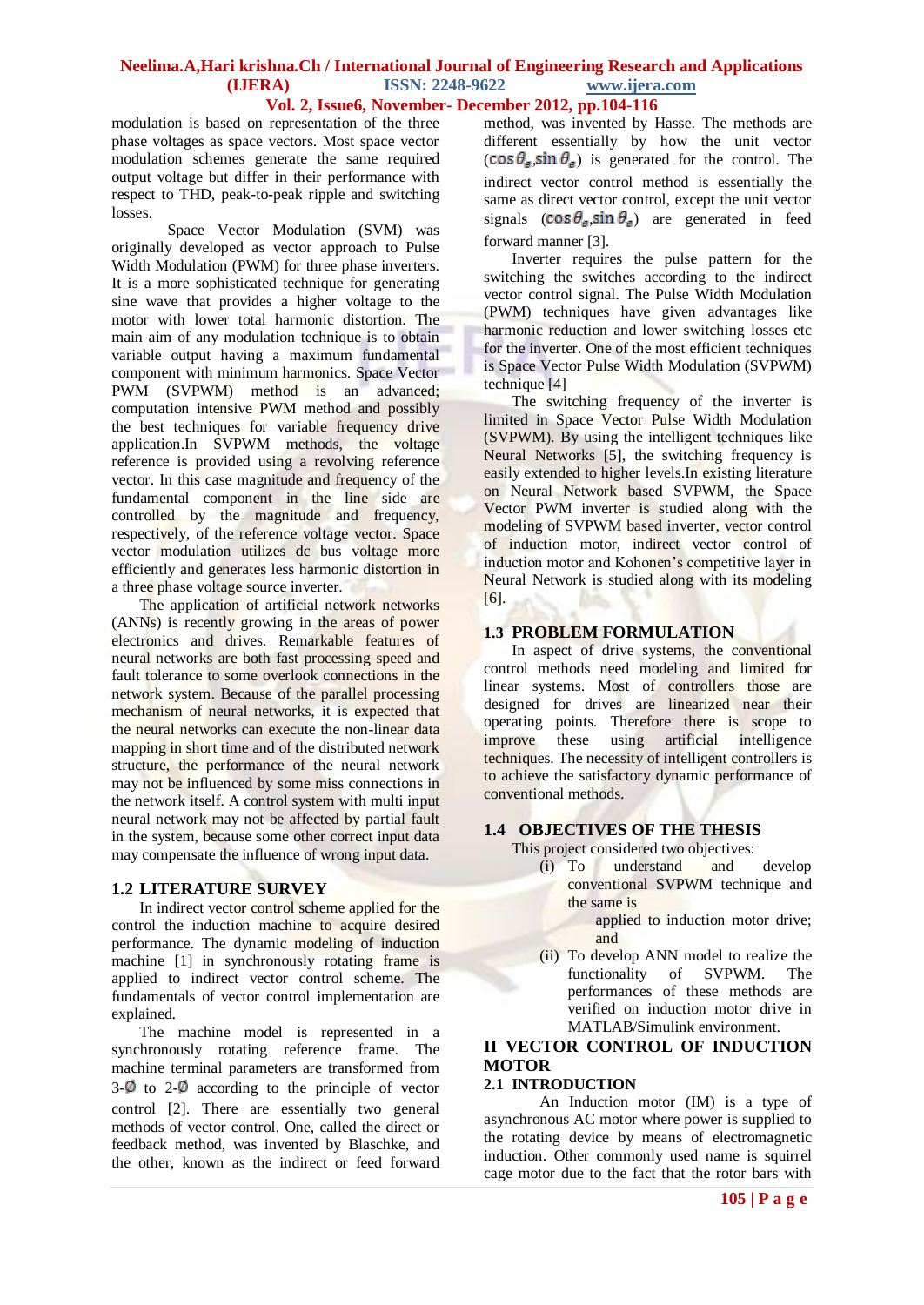#### **Vol. 2, Issue6, November- December 2012, pp.104-116**

short circuit rings resemble a squirrel cage. An electric motor converts electrical power to mechanical power in its rotor.

There are several ways to supply power to the rotor. In a DC motor this power is supplied to the armature directly from a DC source, while in an induction motor this power is induced in the rotating device. An induction motor is sometimes called a rotating transformer because the stator (stationary part) is essentially the primary side of the transformer and the rotor (rotating part) is the secondary side. Induction motors are widely used, especially poly phase induction motors, which are frequently used in industrial drives.

The Induction motor is a three phase AC motor and is the most widely used machine. Its characteristic features are-

- Simple and rugged construction
- Low cost and minimum maintenance
- High reliability and sufficiently high efficiency
- Needs no extra starting motor and need not be synchronized
- An Induction motor has basically two parts – Stator and Rotor

The Stator is made up of a number of stampings with slots to carry three phase windings. It is wound for a definite number of poles. The windings are geometrically spaced 120 degrees apart. Two types of rotors are used in Induction motors - Squirrelcage rotor and Wound rotor.

The following sections describe the dynamic modeling of induction motor and different types of control strategies of induction motor drives. The vector control is one of the most important control strategies. Direct vector control and indirect vector control techniques are given in detail.

### **2.2 WORKING PRINCIPLE OF INDUCTION MOTOR**

As a general rule, conversion of electrical power into mechanical power takes place in the rotating parts of an electrical motor. In dc motor, the electrical power is conducted directly in armature the rotating part of the motor through brush or commutates and hence dc motor called as conduction motor but in case of induction motor the motor does not receive the electrical power by conduction but by induction in exactly same way as the secondary of a 2-winding transformer receives its power from the primary. That is why such motor known as induction motor.In fact, an induction motor can be treated as a rotating transformer i.e. one in which primary winding is stationary but the secondary is free to rotate. Of all the a.c. motors, the poly phase induction motor is the one which is extensively used for various kinds of industrial drives.

When a three-phase supply is connected to the stator windings, a rotating magnetic field is produced. As the magnetic flux cuts a bar on the rotor, an E.M.F. is induced in it and since it is joined, via the end conducting rings, to another bar one pole pitch away, current flows in the bars.

The magnetic field associated with this current flowing in the bars interacts with the rotating magnetic field and a force is produced, tending to turn the rotor in the same direction as the rotating magnetic field. Similar forces are applied to all the conductors on the rotor, so that a torque is produced causing the rotor to rotate.



## **Fig 2.1 Production of Magnetic Field**

They are widely used for different applications ranging from small induction motors in washing machines, household fans etc to vary large induction motors which are capable of tens of thousands of kW in output, for pipeline compressors, wind-tunnel drives and overland<br>conveyor systems. Through electromagnetic  $conveyor$  systems. Through induction, the rotating magnetic field induces a current in the conductors in the rotor, which in turn sets up a counterbalancing magnetic field that causes the rotor to turn in the direction the field is rotating.The rotor must always rotate slower than the rotating magnetic field produced by the poly phase electrical supply; otherwise, no counterbalancing field will be produced in the rotor.

## **2.3 MODELLING OF INDUCTION MOTOR**

The dynamic model of the induction motor is derived by using a two phase motor in direct and quadrature axes. This approach is desirable because of the conceptual simplicity obtained with two sets of windings, one on stator and the other on the rotor. The equivalence between the three phase and two phase machine models is derived from simple observation, and this approach is suitable for extending it to model an n-phase machine by means of a two phase machine. The concept of power invariance is introduced: the power must be equal in the three phase machine and its equivalent two phase model. The modeling of induction motor considers the equivalent circuit as shown in Fig 2.2.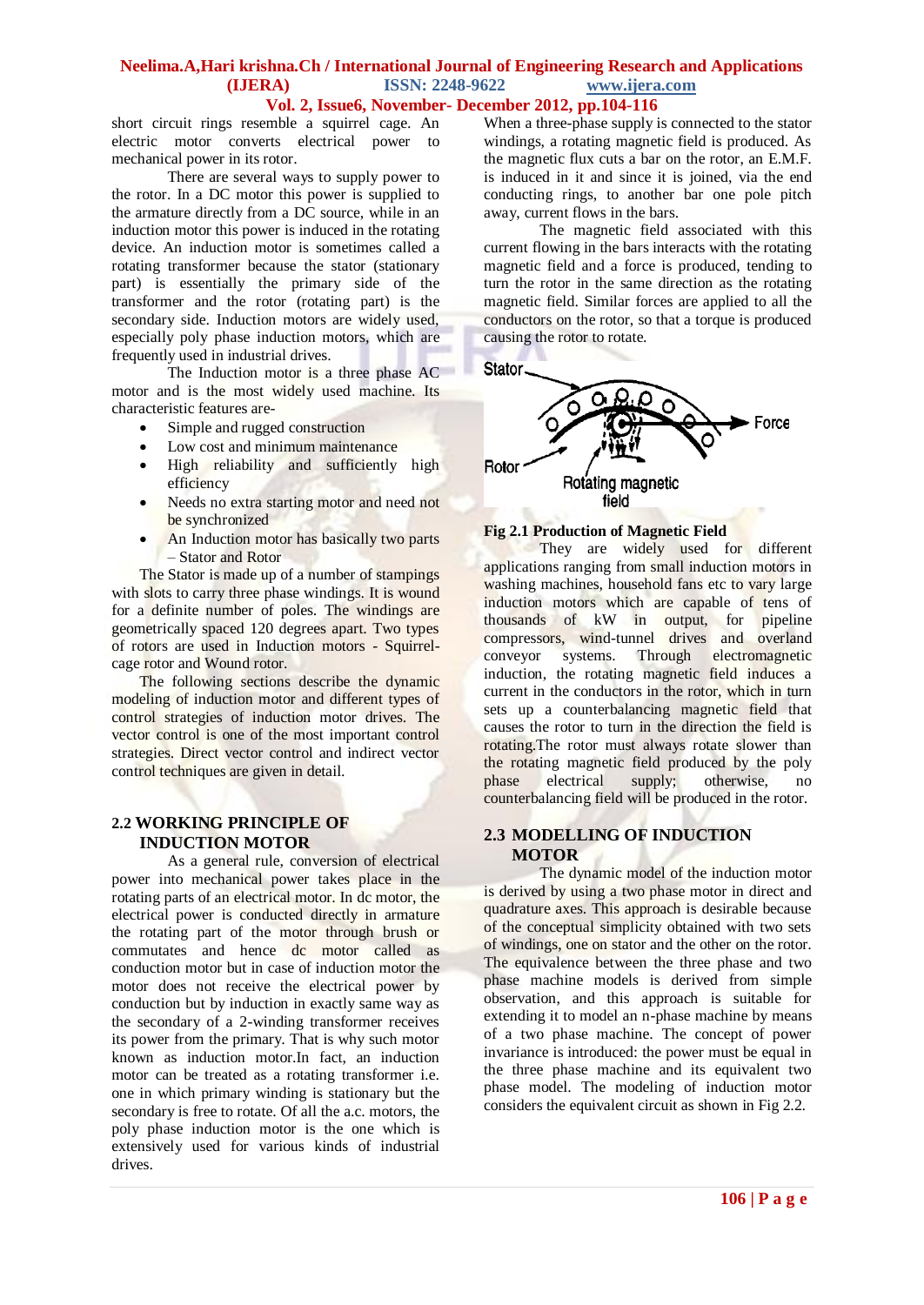## **Neelima.A,Hari krishna.Ch / International Journal of Engineering Research and Applications (IJERA) ISSN: 2248-9622 www.ijera.com Vol. 2, Issue6, November- December**

**COLOR** 

## **2.3.1 EQUIVALENT CIRCUIT**

The induction motor D-Q axes equivalent circuit plays key role in design of Dynamical model. These circuits are shown in Fig.2.2







#### **Fig 2.2 Dynamic or d-q equivalent circuit of an induction machine**

The one of the popular induction motor models derived from Kron's Model. According to his model, the modeling equations in flux linkage form are as follows:

$$
\frac{dF_{qs}}{dt} = \omega_b \left[ v_{qs} - \frac{\omega_g}{\omega_b} F_{ds} + \frac{R_s}{x_{ls}} \left( F_{mq} + F_{qs} \right) \right] 2.1
$$

$$
\frac{dF_{ds}}{dt} = \omega_b \left[ v_{ds} - \frac{\omega_g}{\omega_b} F_{qs} + \frac{R_s}{x_{ls}} \left( F_{md} + F_{ds} \right) \right] 2.2
$$

 $\begin{array}{l} \frac{d F_{qr}}{dt} = \omega_b \left[ \nu_{qr} - \frac{(\omega_e - \omega_r)}{\omega_b} F_{dr} \right. \ + \nonumber \\ \left. \frac{R_r}{x_{lr}} \left(F_{mq} - F_{qr} \right) \right] \end{array}$ 2.3

$$
\frac{dF_{dr}}{dt} = \omega_b \left[ v_{dr} - \frac{(\omega_e - \omega_r)}{\omega_b} F_{qr} + \frac{R_r}{r} \left( F_{md} - F_{dr} \right) \right]
$$
  
2.4

2012, pp.104-116  

$$
F_{mq = x_{ml}^{*} \left[\frac{F_{qs}}{x_{1}} + \frac{F_{qr}}{x_{1}}\right]}
$$

$$
mq = x_{ml} \left[ \frac{x_{ls}}{x_{ls}} + \frac{y_{lr}}{x_{lr}} \right]
$$

2.5

$$
F_{md} = x_{ml}^* \left[ \frac{F_{ds}}{x_{ls}} + \frac{F_{dr}}{x_{lr}} \right]
$$
  
2.6

2.7

2.9

2.10

2.12

$$
i_{qs} = \frac{1}{x_{ls}} \left( F_{qs} - F_{mq} \right)
$$

$$
i_{ds} = \frac{1}{x_{ls}} (F_{ds} - F_{md})
$$

 $\frac{1}{2}$ 

$$
i_{qr} = \frac{1}{x_{lr}} (F_{qr} - F_{mq})
$$

$$
i_{dr} = \frac{1}{x_{lr}} (F_{dr} - F_{md})
$$

$$
T_{\varepsilon} = \frac{3}{2} \left( \frac{p}{2} \right) \frac{1}{\omega_b} \left( F_{ds} i_{qs} - F_{qs} i_{ds} \right)
$$
  
2.11

$$
T_e - T_L = J\left(\frac{p}{2}\right)\frac{d\omega_r}{dt}
$$

Where

d: direct axis,

q: quadrature axis,

s: stator variable,

r: rotor variable,

 $F_{ij}$ : is the flux linkage (i=q or d and j=s or r)

 $V_{qs}$ ,  $V_{ds}$ : q and d-axis stator voltages,

 $V_{qr}$ ,  $V_{dr}$ : q and d-axis rotor voltages,

 $F_{mq}$ ,  $F_{md}$ : q and d axis magnetizing flux linkages,

 $R_r$ : Rotor resistance,

- $R<sub>s</sub>$ : Stator resistance,
- $X_{ls}$ : Stator leakage reactance  $(\omega_e, L_{ls})$ ,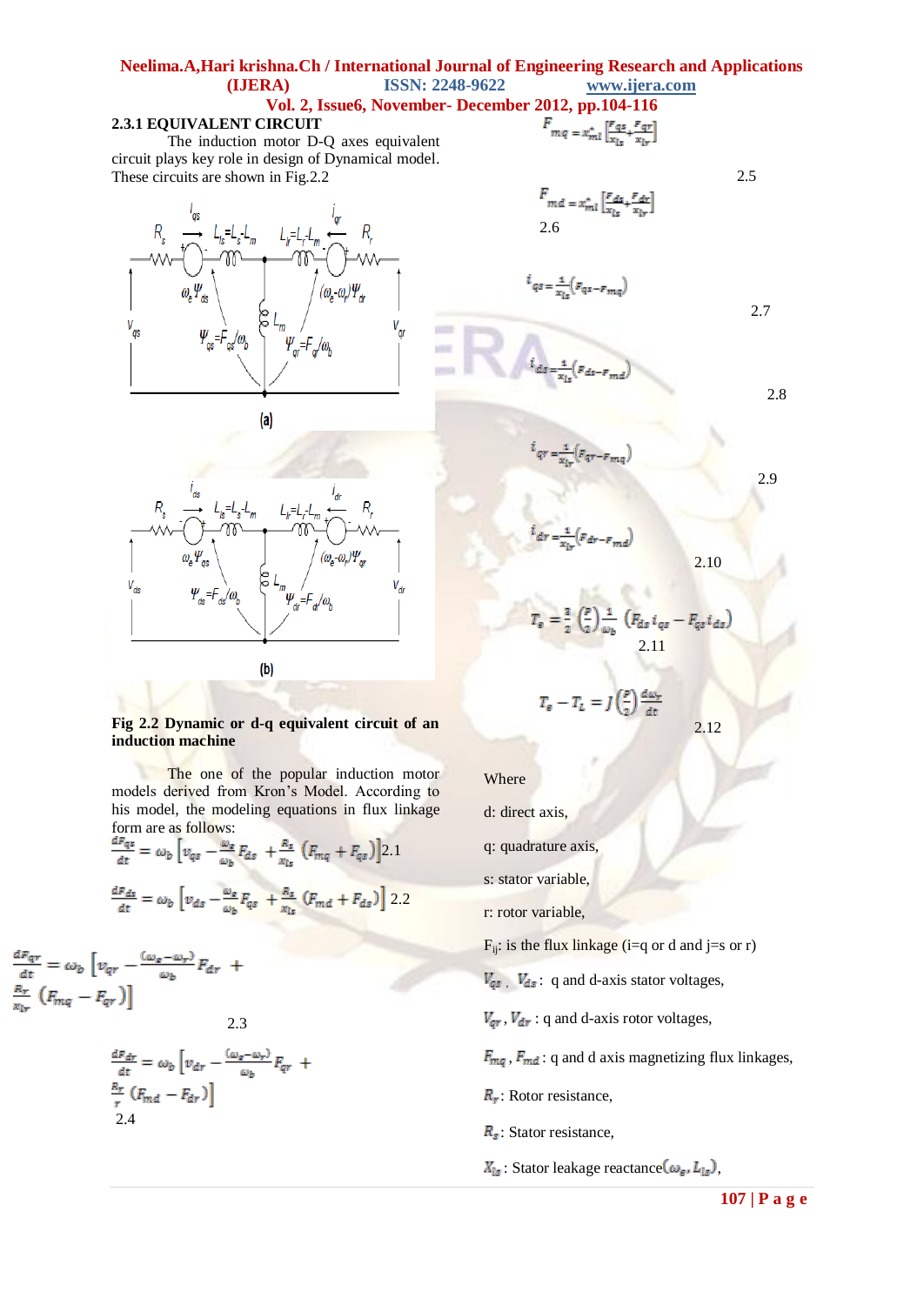| Vol. 2, Issue6, November- December 2012, pp.104-116                                                 |                        |                                           |  |  |
|-----------------------------------------------------------------------------------------------------|------------------------|-------------------------------------------|--|--|
| $X_{ir}$ : Rotor leakage reactance $(\omega_{si} L_{ir})$ ,                                         | Base frequency         | $f_{b} = 100$                             |  |  |
|                                                                                                     | Stator inductance      | $l_{1s} = 5.25/(2*pi*_{b}f_{b})$          |  |  |
| $x_{ml}^{\bullet}$ : $\frac{1}{\left(\frac{1}{x_{1}} + \frac{1}{x_{1}} + \frac{1}{x_{1}}\right)}$ , | Rotor inductance       | $l_{1r} = 4.57/(2 \cdot \pi) \cdot f_h$ ) |  |  |
|                                                                                                     | Magnetizing inductance | $l_m$ =139/(2*pi* $f_b$ )                 |  |  |
| $i_{qs}$ , $i_{ds}$ : q and d-axis stator currents,                                                 | Number of poles        | $P = 4$                                   |  |  |
| $i_{qr}$ , $i_{dr}$ : q and d-axis rotor currents,                                                  | Moment of inertia      | $i = 0.025$                               |  |  |
| p: number of poles,                                                                                 | $l_r = l_{lr} + l_m$   |                                           |  |  |
| J: moment of inertia,                                                                               |                        |                                           |  |  |
|                                                                                                     |                        |                                           |  |  |

T<sub>e</sub>: electrical output torque, T<sub>L</sub>: load torque, ωe :stator angular electrical frequency,  $ω<sub>b</sub>$ : motor angular electrical base frequency, and Base speed  $\omega_b = 2^* \text{pi}^*$ Stator impedance  $X_{ls} = \omega_b *$ Rotor impedance  $X_{1r} = \omega_b *$ 

ω<sub>r</sub>: rotor angular electrical speed.

For a squirrel cage induction machine  $V_{qr}$  and  $V_{dr}$  in equations (3) and (4) are set to zero. An induction machine model can be represented with five differential equations as seen above.

To solve these equations, they have to be rearranged in the state-space form,

 $X = Ax + B$ 

Where  $X = [F_{qs} F_{ds} F_{qr} F_{dr} \omega_r]^T$  is the state vector.

$$
F_{ij} = \psi_{ij} * \omega_b,
$$

Where " $\mathbf{F}_{ij}$ " is the flux linkage and  $\psi_{ij}$  is the flux.

2.13

In this case, state space form can be achieved by inserting  $(2.5)$ and $(2.6)$  in  $(2.1-2.4)$  and collecting the similar terms together so that each state derivative is a function of only other state variables and model inputs.

## **2.4 MOTOR PARAMETERS**

| Machine Rating             | $2.2$ KW           |
|----------------------------|--------------------|
| <b>Switching Frequency</b> | 10KHZ              |
| Rotor resistance           | $R_r = 1.34$       |
| Stator resistance          | $R_{\rm s} = 1.77$ |

| Base speed                   | $\omega_b = 2^* \text{pi}^* f_b$ |
|------------------------------|----------------------------------|
| Stator impedance             | $X_{ls} = \omega_b * l_{ls}$     |
| Rotor impedance              | $X_{lr} = \omega_b * l_{lr}$     |
| <b>Magnetizing impedance</b> | $X_m = \omega_b * l_m$           |
|                              |                                  |

 $V_{dc}$  = 300V

## **2.5 MODELING EQUATIONS IN STATE SPACE**

$$
\frac{dF_{qs}}{dt} = \omega_b \left[ v_{qs} - \frac{\omega_e}{\omega_b} F_{ds} + \frac{R_z}{x_{ls}} \left( \frac{x_{ml}^*}{x_{lr}} F_{qr} + \frac{x_{ml}^*}{x_{ls}} - 1 \right) F_{qs} \right]
$$
\n
$$
2.14
$$

$$
\frac{dF_{ds}}{dt} = \omega_b \left[ v_{ds} - \frac{\omega_e}{\omega_b} F_{qs} + \frac{R_s}{x_{ls}} \left( \frac{x_{ml}^*}{x_{lr}} F_{dr} + \left( \frac{x_{ml}^*}{x_{ls}} - 1 \right) F_{ds} \right) \right]
$$
\n
$$
2.15
$$

$$
\frac{dF_{qr}}{dt} = \omega_b \left[ -\frac{(\omega_a - \omega_r)}{\omega_a} F_{dr} + \frac{R_r}{x_{lr}} \left( \frac{x_{ml}^*}{x_{ls}} F_{qs} + \frac{x_{ml}^*}{x_{lr}} - 1 \right) F_{qr} \right) \right]
$$
  
2.16

$$
\frac{dF_{dr}}{dt} = \omega_b \left[ \frac{(\omega_g - \omega_r)}{\omega_g} F_{qr} + \frac{R_r}{x_{lr}} \left( \frac{x_{ml}^*}{x_{ls}} F_{ds} + \frac{x_{ml}^*}{x_{lr}} - 1 \right) F_{dr} \right]
$$
\n
$$
2.17
$$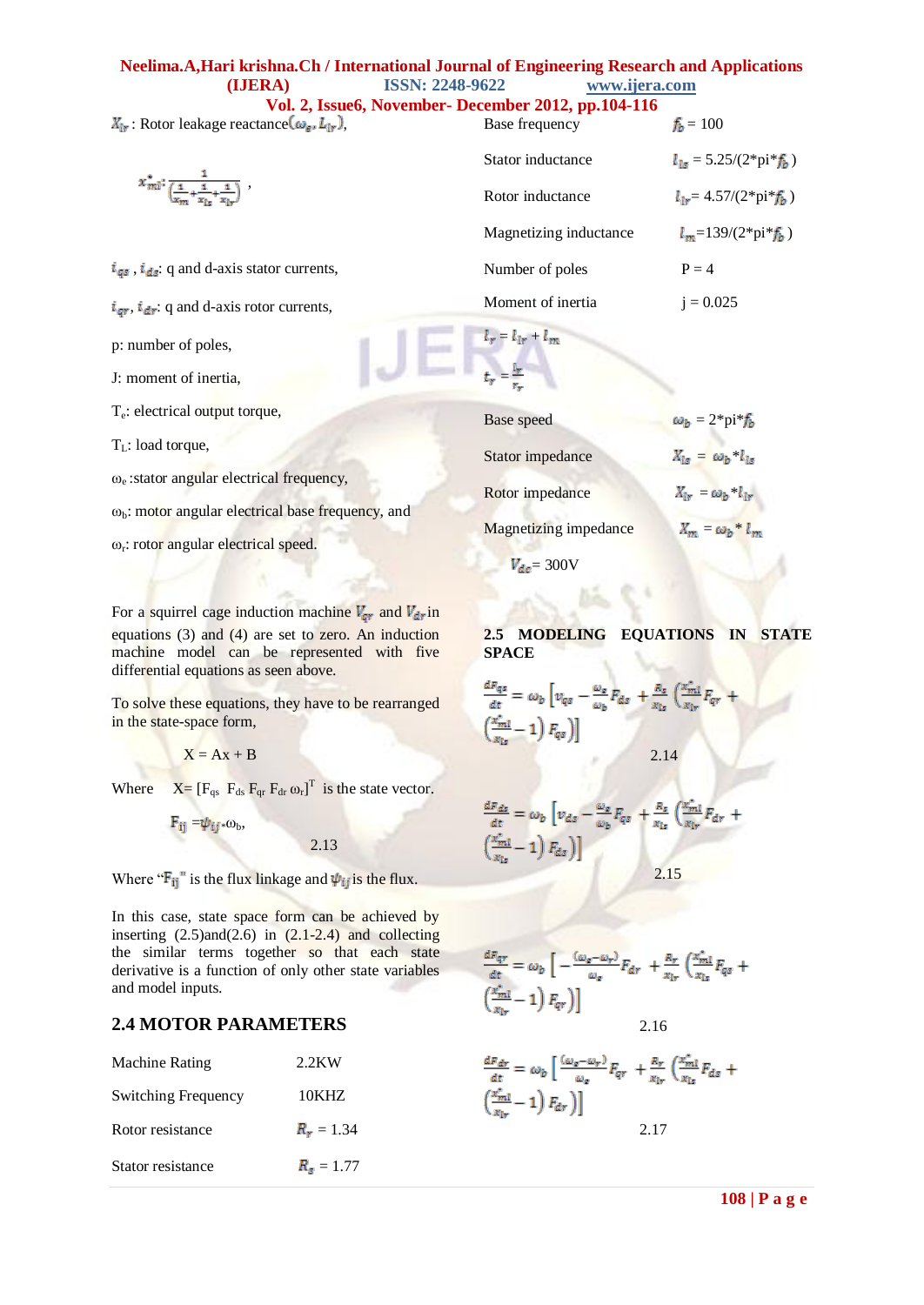**Vol. 2, Issue6, November- December 2012, pp.104-116**

$$
\frac{d\omega_r}{dt} = \left(\frac{p}{2J}\right)(T_e - T_L)
$$
  
2.18

#### **2.5 CONTROL STRATEGIES OF INDUCTION MACHINE**

The control and estimation of ac drives in general are considerably more complex than those of dc drives, and this complexity increases substantially if high performances are demanded. The main reasons for this complexity are the need of variable-frequency, harmonically optimum converter power supplies, the complex dynamics of ac machines, machine parameter variations, and the difficulties of processing feedback signals in the presence of harmonics.

To limit the above problems, different types control strategies are introduced in recent years. Induction motor has 3 control strategies.

- Volts/Hz control of Induction motor
- Vector control or Field Oriented Control(FOC)
- Direct Torque Control(DTC)

In these, vector control is used as a control strategy because in this the induction motor can be controlled like a separately excited motor, brought a renaissance in the high performance control of ac drives. Because of dc machine like performance, vector control is known as decoupling, orthogonal, or Trans vector control.

#### **2.7 VECTOR CONTROL CONCEPT**

The various control strategies for the control of the inverter fed induction motor have provided good steady-state but poor dynamic response. From the traces of the dynamic responses, the cause of such poor dynamic response is found to be that the air gap flux linkages deviate from their set values. The deviation is not only in magnitude but also in phase. The variations in the flux linkages have to be controlled by the magnitude and frequency of the stator and rotor phase currents and their instantaneous phases.

The oscillations in the air gap flux linkages result in oscillations in electromagnetic torque and, if left unchecked, reflect as speed oscillations. This is undesirable in many high-performance applications.

Separately excited dc drives are simpler in control because they independently control flux, which, when maintained constant contributes to an independent control of torque. This is made possible with separate control of field and armature currents which, in turn, control the field flux and torque independently.

The dc motor control requires only the control of the field or armature current magnitudes, providing simplicity not possible with ac machine control. By contrast, ac induction motor drives require a coordinated control of stator current magnitudes, frequencies, and their phases, making it a complex control. The requirement of phase, frequency, and magnitude control of the currents and hence of the flux phasor is made possible by inverter control. The control is achieved in field coordinates hence it is called "field oriented control" or "vector control".

#### **2.7.1 PRINCIPLE OF VECTOR CONTROL**

The fundamental principle vector control of the vector controlled induction machine can be explained with the d-q model which is as shown in Fig. 2.2.



#### **Fig 2.3 Vector Control Implementation Principle with Machine d<sup>e</sup> –q <sup>e</sup> Model**

In diagram the machine models represented in a synchronously rotating reference frame. The inverter is omitted, assuming that it has unity current gain i.e. it generates current  $i_a$   $i_b$   $i_c$  by the corresponding command currents  $i^*_{a}$ ,  $i^*_{b}$ ,  $i^*_{c}$  from the controller. The machine terminal phase currents  $i_a$ ,  $i_b$  $i_c$  are converted into  $i_{qs}^s$ ,  $i_{ds}^s$  components by 3-phase to 2-phase transformation. These are then rotating frame by the unit vector components  $\cos \theta_e$  and before applying them to the  $d^e$  -  $q^e$  machine model.

To explain the principle of vector control, an assumption is made that the position of the rotor flux linkage phasor, $\lambda_r$ , is known.  $\lambda_r$  is at  $\theta_f$  from a stationary reference,  $\theta_f$  is referred to as field angle, and the three stator currents can be transformed into q and d axes currents in the synchronous reference frames by using the transformation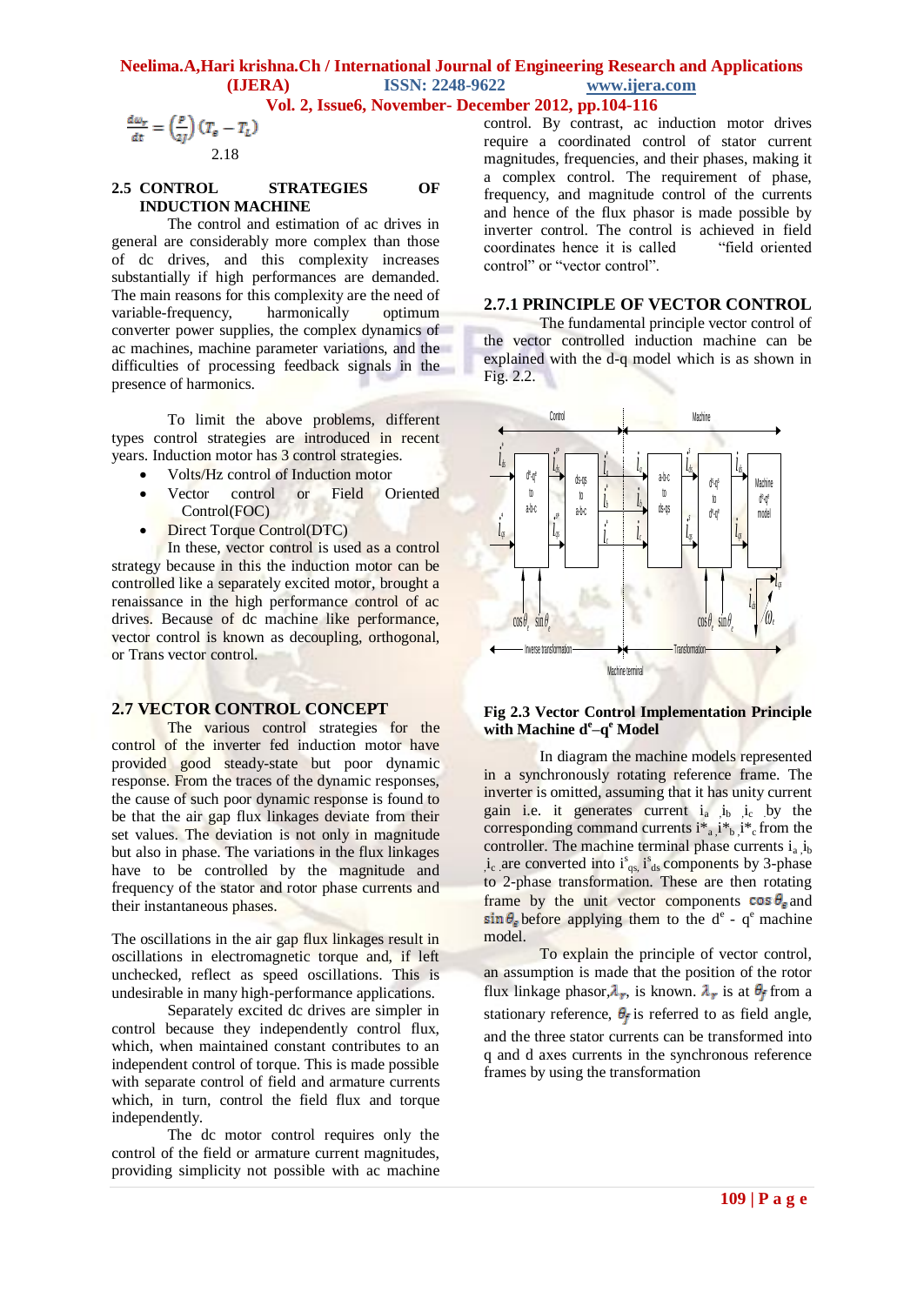**Vol. 2, Issue6, November- December 2012, pp.104-116**

 $\frac{2}{3}$ 

 $\left| i \right|_{bs}$ 

The perpendicular component  $i_T$  is the torque producing component.

$$
\lambda_r \propto i_f \tag{2.22}
$$

$$
T_e \propto \lambda_r \, i_T \propto \, i_f \, i_T \tag{2.23}
$$

 $i_f$  and  $i_T$  have only dc components in steady state,

because the relative speed with respect to that of the rotor field is zero; the rotor flux linkages phasor has a speed equal to the sum of the rotor and slip speeds, which is equal to the synchronous speed.

The field angle can be written as

 $\theta_f = \theta_r + \theta_{s1}$  2.24 Where  $\theta_r$  the rotor is position and  $\theta_{sl}$  is the slip angle. In terms of the speeds and time, the field

angle is written as

$$
\theta_f = \int (\omega_r + \omega_{sl}) dt = \int \omega_s dt
$$

The controller makes two stages of inverse transformation both at the control currents  $\vec{t}_{ds}$  to corresponds to the machine model  $i_{ds}$  and  $i_{gs}$ respectively. The unit vector assures correct alignment of  $i_{ds}$  current with the flux vector ( $\psi_r$ ) and  $i_{gs}$  perpendicular to it.

The transformation and inverse transformation including the inverter ideally do not incorporate any dynamics and therefore, the response to  $i_{ds}$  and  $i_{ds}$  is instantaneous. The orientation of  $i_{ds}$  with rotor flux (Ψ<sub>r</sub>) air gap flux  $(\Psi_{\rm m})$  or stator flux  $(\Psi_{\rm s})$  is possible in the vector control. Rotor flux orientation gives natural decoupling control where as air gap or stator flux orientation gives coupling effect, which has to be compensated by a decoupling compensator current.

## **2.8 TYPES OF FIELD ORIENTATED CONTROL (FOC) METHODS**

In the induction motor torque control is performed by the quadrature component of the stator current space phasor  $i_{qs}$ , whereas in the DC motor, it is performed by armature current i<sub>a</sub>. The field control is performed by the direct component of the stator current space phasor  $i_{ds}$ , whereas in the DC motor, it is performed by the field current  $i_f$ , in the separately excited winding. One should note that in the control portion of the drive for the induction motor, all the variables are in the rotor flux reference frame, which is rotating synchronously with the rotor flux linkage space phasor. Therefore, all the variables are dc quantities as explained earlier. Thus, a vector controlled induction motor drive system is similar to a DC motor drive system.



And the stator phasor angle is

 $\tan^{-1}\left\{\frac{i_{qs}^2}{i_{qs}^2}\right\}$  $\theta_s$  = Where  $i_{qs}^e$  and  $i_{ds}^e$  are the q and d axes

currents in the synchronous reference frames that are obtained by projecting the stator current phasor on the q and d axes, respectively.

The current phasor  $i_s$  produces the rotor flux  $\lambda_r$  and the torque $T_e$ . The component of current producing the rotor flux phasor has to be in phase with $\lambda_r$ . Therefore, resolving the stator current phasor along  $\lambda_r$  reveals that the component  $i_f$  is the field producing component, as shown in Fig 2.4.

 $i_s = \sqrt{\left(i_{qs}^e\right)^2 + \left(i_{ds}^e\right)^2}$ 2.20

2.19

 $\begin{bmatrix} \n\frac{1}{2} \left( \frac{qg}{\epsilon_{dS}} \right) & = \\
\sin \theta_f & \sin \left( \theta_f - \frac{2\pi}{3} \right) & \sin \left( \theta_f + \frac{2\pi}{3} \right) \\
\cos \theta_f & \cos \left( \theta_f - \frac{2\pi}{3} \right) & \cos \left( \theta_f + \frac{2\pi}{3} \right)\n\end{bmatrix}$ 

The stator current phasor,  $i_s$ , is derived as

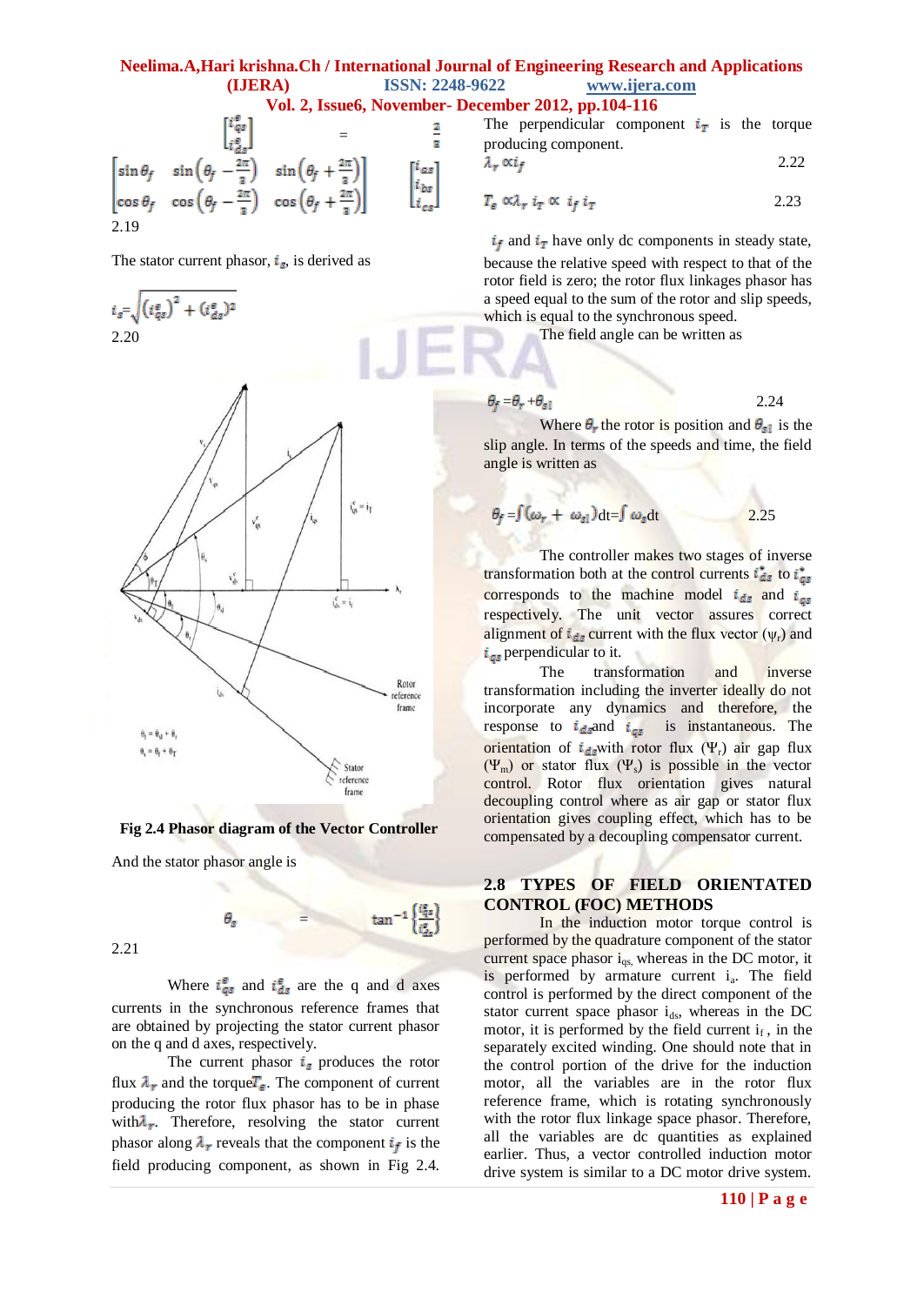## **Vol. 2, Issue6, November- December 2012, pp.104-116**

Further, the vector controlled induction motor drive system will give dynamic performances similar to that of DC motor drive system.

For vector control operation of the induction motor, the arbitrary reference frame must be aligned along the rotor flux linkage space phasor at every instant. It is therefore essential that the position of the rotor flux linkage space phasor " $\rho$ ", be accurately known at every instant. This knowledge of rotor flux linkage space phasor position can be acquired either by measuring the flux directly or by estimating the flux from terminal variables i.e. by indirect means. This leads to two possible control techniques of induction motor.  $\overline{a}$ 

 $\triangleright$  Direct field oriented control

> Indirect field oriented control

## **2.8.1 DIRECT FIELD ORIENTED CONTROL (DFOC)**

In this mode of control the flux measurement can be made using either the hall sensors or the stator search (sense) coils. If the stator coils are used, then the voltage sensed from the coils will have to be integrated to obtain the air gap flux linkages. The measured air flux linkage components are used to calculate the required (rotor, stator or air gap) flux linkage space phasor magnitude and position " $\rho$ ". The value of  $\rho$  thus computed is used to align the arbitrary axis along the flux linkage space phasor to achieve decoupled control of the torque and flux producing components of the stator current and space phasor.

The flux sensing devices are placed in the air gap of the machine, which will determine the air gap flux space phasor. Any other flux space phasor can be calculated as it has an algebraic relationship with the air gap flux space phasor. The air gap flux sensed by either hall-effect devices or stator search coils suffer from the disadvantage that a specially constructed induction motor is required. Further, hall sensors are very sensitive to temperature and mechanical vibrations and the flux signal is distorted by large slot harmonics that cannot be filtered effectively because their frequency varies with motor speed.

In the case of stator Search (sense) coils, they are placed in the wedges close to the stator slots to sense the rate of change of air flux. The induced voltage in the search coil is proportional to the rate of change of flux. This induced voltage has to be integrated to obtain the air gap flux. At low speeds below about 1HZ, the induced voltage will be significantly low which would give rise to in accurate flux sensing due to presence of comparable amplitudes of noise and disturbances in a practical system. As an alternative, indirect flux estimation techniques are preferred as explained in the next sub-section.

## **III NSVPWM BASED INDIRECT VECTOR CONTROL OF INDUCTION MOTOR DRIVE**

#### **3.1 INTRODUCTION**

The conventional Space Vector Pulse Width Modulation (SVPWM) for indirect vector controlled induction motor drive has some limitations to obtain the desired performance of the system. The neural network methodology is introduced to give better performance.

A neural network is a powerful data-modeling tool that is able to capture and represent complex input/output relationships. The motivation for the development of neural network technology stemmed from the desire to develop an artificial system that could perform "intelligent" tasks similar to those performed by the human brain. Neural networks resemble the human brain in the following two ways:

- $\triangleright$  A neural network acquires knowledge through learning.
- A neural network's knowledge is stored within inter-neuron connection strengths known as synaptic weights.

Artificial Neural Networks are being counted as the wave of the future in computing. ANN has several types of methods are introduced in recent researches. Here in this project adapted Kohonen's Neural Network. The following section explains the description of neural based Space Vector Pulse Width Modulation using Kohonen's Competitive net.

#### **3.2 KOHONEN'S NEURAL NETWORK**

The Kohonen neural network differs considerably from the feed forward back propagation neural network. The Kohonen neural network differs both in how it is trained and how it recalls a pattern. The Kohonen neural network does not use any sort of activation function. Further, the Kohonen neural network does not use any sort of a bias weight. Output from the Kohonen neural network does not consist of the output of several neurons. When a pattern is presented to a Kohonen network one of the output neurons is selected as a "winner". This "winning" neuron is the output from the Kohonen network. Often these "winning" neurons represent

groups in the data that is presented to the Kohonen network. The most significant difference between the Kohonen neural network and the feed forward back propagation neural network is that the Kohonen network trained in an unsupervised mode. This means that the Kohonen network is presented with data, but the correct output that corresponds to that data is not specified. Using the Kohonen network this data can be classified into groups.

It is also important to understand the limitations of the Kohonen neural network. Kohonen neural networks are used because they are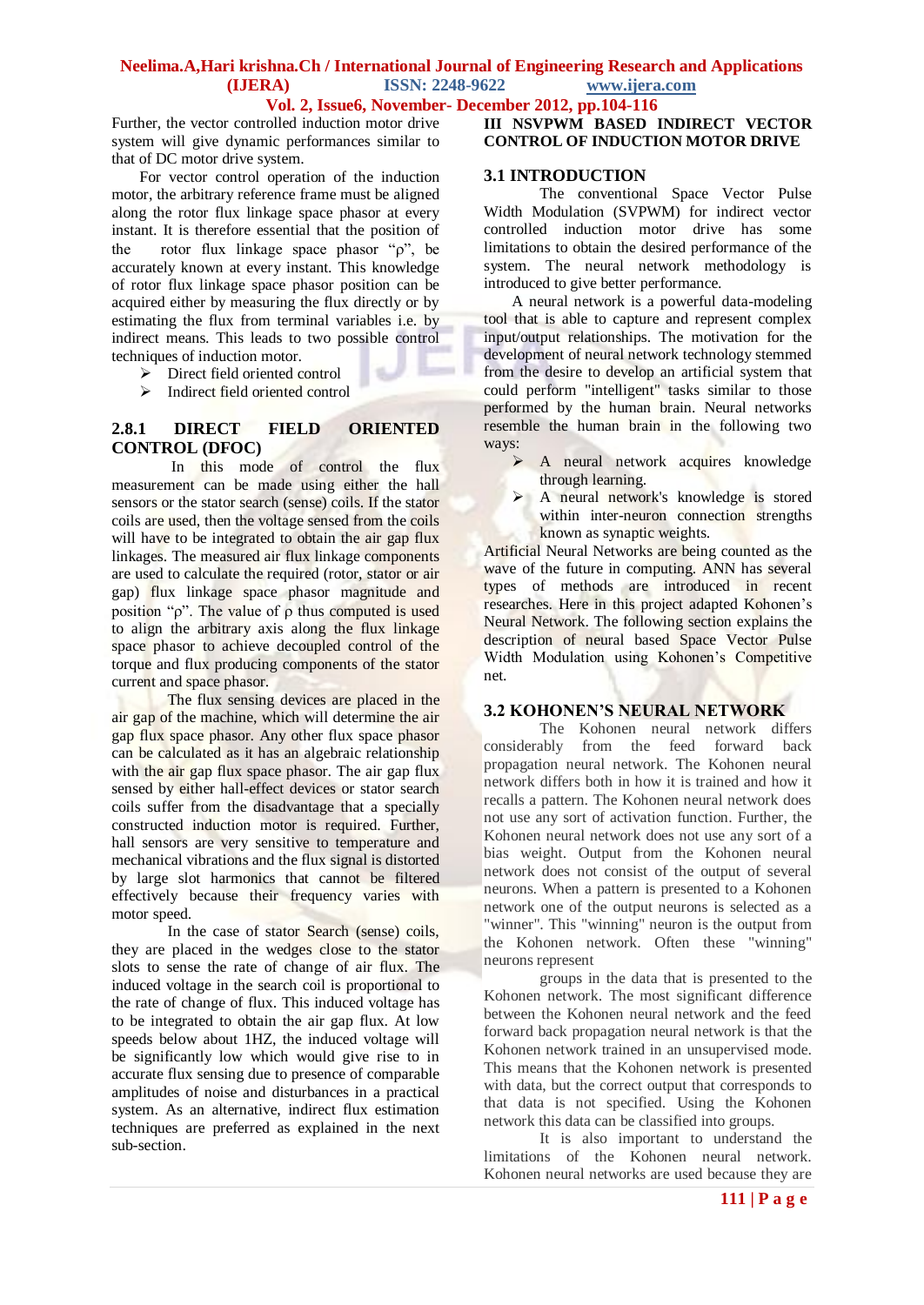**Vol. 2, Issue6, November- December 2012, pp.104-116**

a relatively simple network to construct that can be trained very rapidly.

## **3.2.1 STRUCTURE OF THE KOHONEN NEURAL NETWORK**

The Kohonen neural network works differently than the feed forward neural network. The Kohonen neural network contains only an input and output layer of neurons. There is no hidden layer in a Kohonen neural network. The input to a Kohonen neural network is given to the neural network using the input neurons. These input neurons are each given the floating point numbers that make up the input pattern to the network. A Kohonen neural network requires that these inputs be normalized to the range between -1 and 1. Presenting an input pattern to the network will cause a reaction from the output neurons.

The output of a Kohonen neural network is very different from the output of a feed forward neural network. In a Kohonen neural network only one of the output neurons actually produces a value. Additionally, this single value is either true or false. When the pattern is presented to the Kohonen neural network, one single output neuron is chosen as the output neuron. Therefore, the output from the Kohonen neural network is usually the index of the neuron (i.e. Neuron #5) that fired. The structure of a typical Kohonen neural network is shown in Fig5.1.



 **Fig 3.1 Kohonen Neural Network**

## **3.2.2 KOHONEN NETWORK LEARNING**

There several steps involved in this training process. Overall the process for training a Kohonen neural network involves stepping through several epochs until the error of the Kohonen neural network is below acceptable level. The training process for the Kohonen neural network is competitive. For each training set one neuron will "win". This winning neuron will have its weight adjusted so that it will react even more strongly to the input the next time. As different neurons win for

different patterns, their ability to recognize that particular pattern will be increased.

Kohonen's neural network is trained by repeating epochs until one of two things happens. If they calculated error is below acceptable level business at block will complete the training process. On the other hand, if the error rate has all only changed by a very marginal amount this individual cycle will be aborted with tile any additional epochs taking place. If it is determined that the cycle is to be aborted the weights will be initialized random values and a new training cycle began. This training cycle will continue the previous training cycle and that it will analyze epochs on to solve get the two is either abandoned or produces a set of weights that produces an acceptable error level. The most important part in the network's training cycles is the individual epochs.

The learning rate is a constant that will be used by the learning algorithm. The learning rate must be a positive number less than 1. Typically the learning rate is a number such as 0.4 or 0.5. Generally setting the learning rate to a larger value will cause the training to progress faster. Though setting the learning rate to too large a number could cause the network to never converge. This is because the oscillations of the weight vectors will be too great for the classification patterns to ever emerge.

## **3.3 NSVPWM FOR INDIRECT VECTOR CONTROL (IVCIM) DRIVE**

In a voltage source inverter the space vector modulation technique requires the use of the adjacent switching vectors to the reference voltage vector and the pulse times of these vectors. For this purpose, the sector where the reference voltage vector is positioned must be determined. This sector number is then used to calculate the position  $\theta$  of the reference voltage vector with respect to the closest clockwise switching vector (Fig 3.2). The pulse time can then be determined by using the trigonometric function *Sin* ( $\theta$ ) and *Sin* ( $60 - \theta$ ) as in (5.5) and (5.6).



**Fig 3.2 Two winner neurons of the competitive**  layer closest to  $V_{\text{sref}}$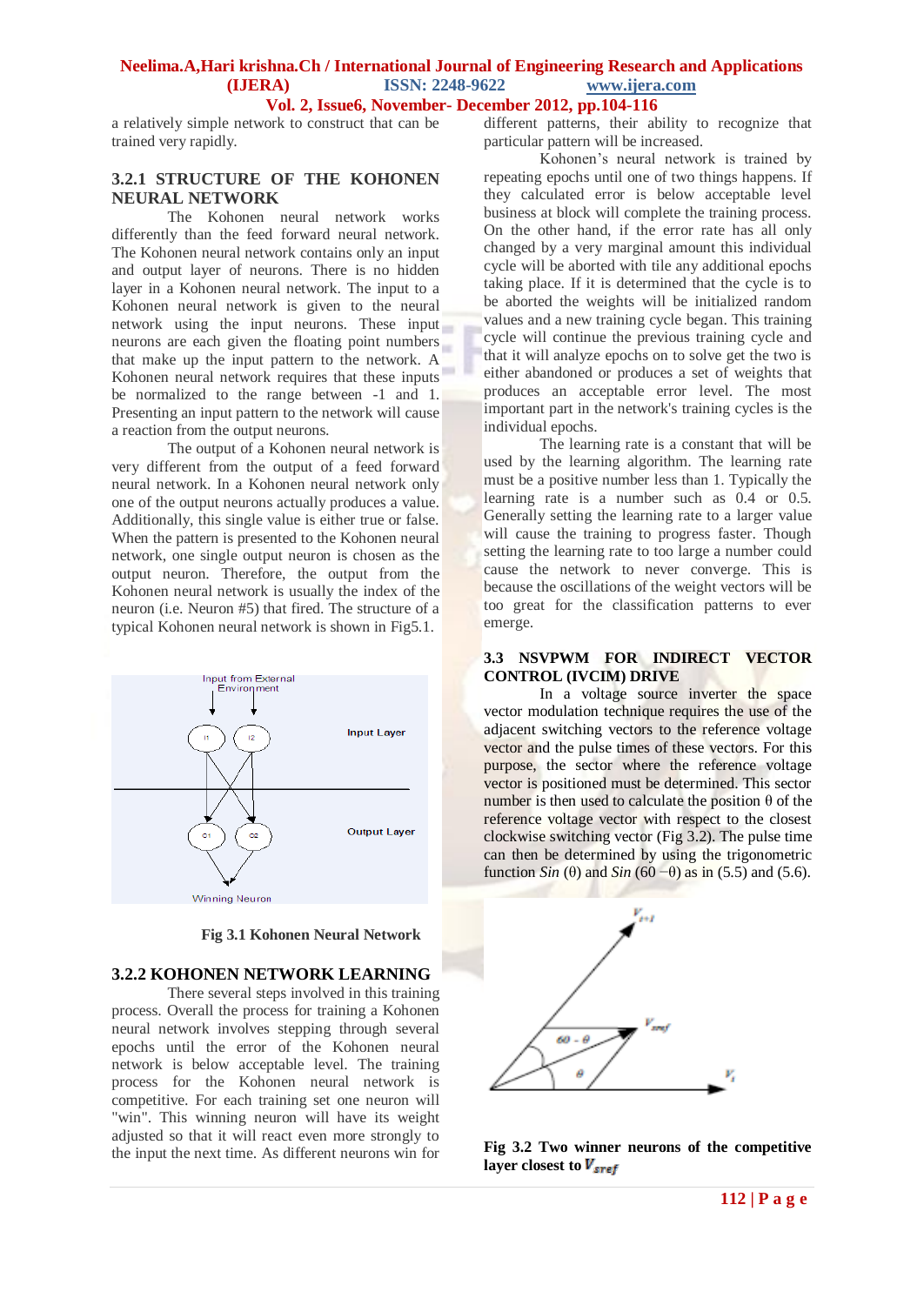#### **Vol. 2, Issue6, November- December 2012, pp.104-116**

However, it is also possible to determine the two non-zero switching vectors which are adjacent to the reference voltage vector by computing the *cosine* of angles between the reference voltage vector and six switching vector and then by finding those two angles whose *cosine* values are the largest.

Mathematically this can be obtained by computing the real parts of the products of the reference voltage space vector and the six non-zero switching vectors and selecting the two largest values. These are proportional to  $Cos(\theta)$  and  $Cos$ (60−θ) respectively, Where θ and (60−θ) are the angles between the reference voltage vector and the adjacent switching vectors.

It is also possible to use an ANN based on Kohonen's competitive layers. It has two winner neurons and the outputs of the winner neurons are set to their net inputs. If normalized values of the input vectors are used, then the six outputs (six net values  $(n_1, n_2, \ldots, n_6)$  will be proportional to the *cosine* of the angle between the reference voltage vector and one of the six switching vectors.

The two largest net values are then selected. These are  $n_i$  and  $n_{i+1}$ , proportional to *Cos* (θ) and  $Cos (60 - \theta)$ . Since the space vector modulation is a deterministic problem and all classes are known in advance, there is no need to train the competitive layer.

Net =  $V_{\text{sref}}$ . W =  $|V_{\text{sref}}|$  | W | cos  $\theta$ 

5.1

Since the input vector and the weight vector [6] are normalized, the instars net input gives the *cosine* of the angles between the input vector and the weight vectors that represent the classes. The largest in star net input wins the competition and the input vector is then classified in that class. The winner of the competition is the closest vector to the reference vector.

The six net values can be written in a matrix form for all neurons as:

$$
\begin{bmatrix}\nn_1 \\
n_2 \\
n_3 \\
n_4 \\
n_5 \\
n_6\n\end{bmatrix} = \begin{bmatrix}\n1 & -\frac{1}{2} & -\frac{1}{2} \\
-\frac{1}{2} & \frac{1}{2} & -1 \\
-\frac{1}{2} & 1 & -\frac{1}{2} \\
-\frac{1}{2} & \frac{1}{2} & \frac{1}{2} \\
-\frac{1}{2} & -\frac{1}{2} & 1 \\
\frac{1}{2} & -1 & \frac{1}{2}\n\end{bmatrix} \begin{bmatrix}\nV_{\text{Aref}} \\
V_{\text{Bref}} \\
V_{\text{Cref}}\n\end{bmatrix}
$$

5.2

*W*

Where



Assuming  $V_{\text{Sref}}$  is applied to the competitive layer and  $n_i$  and  $n_{i+1}$  are the neurons who win the competition. Then from  $(5.1)$  we have

$$
\begin{bmatrix} n_i \\ n_{i+1} \end{bmatrix} = |\overline{V}_{sref}| \begin{bmatrix} \cos \theta \\ \cos(60 - \theta) \end{bmatrix}
$$

Also

$$
\begin{bmatrix}\n\cos \theta \\
\cos(60 - \theta)\n\end{bmatrix} = \frac{2}{\sqrt{3}} \begin{bmatrix} \frac{1}{2} & 1 \\ 1 & \frac{1}{2} \end{bmatrix} \begin{bmatrix} \sin \theta \\
\sin(60 - \theta) \end{bmatrix}
$$
\n5.4

5.3

Substituting (5.4) in (5.3) we get  
\n
$$
\frac{2}{3} \frac{r_s}{v_{dc}} \begin{bmatrix} -1 & 2 \ 2 & -1 \end{bmatrix} \begin{bmatrix} n_i \\ n_{i+1} \end{bmatrix} = \frac{2}{\sqrt{3}} \frac{|v_{sref}|}{v_{dc}} \begin{bmatrix} \sin(60 - \theta) \\ \sin \theta \end{bmatrix}
$$
\n
$$
T_5
$$

Equation (3.5) is the on duration of the consecutive adjacent switching state vector  $V_i$  and  $V_{i+1}$ , which is same as (4.12) and (4.13). Therefore we have

$$
\begin{bmatrix} T_i \\ T_{i+1} \end{bmatrix} = \frac{2}{3} \frac{T_S}{v_{dc}} \begin{bmatrix} -1 & 2 \\ 2 & -1 \end{bmatrix} \begin{bmatrix} n_i \\ n_{i+1} \end{bmatrix}
$$

The implementation of this method is depicted in fig5.3 first  $n_k$  for k=1………6 are calculated.

5.6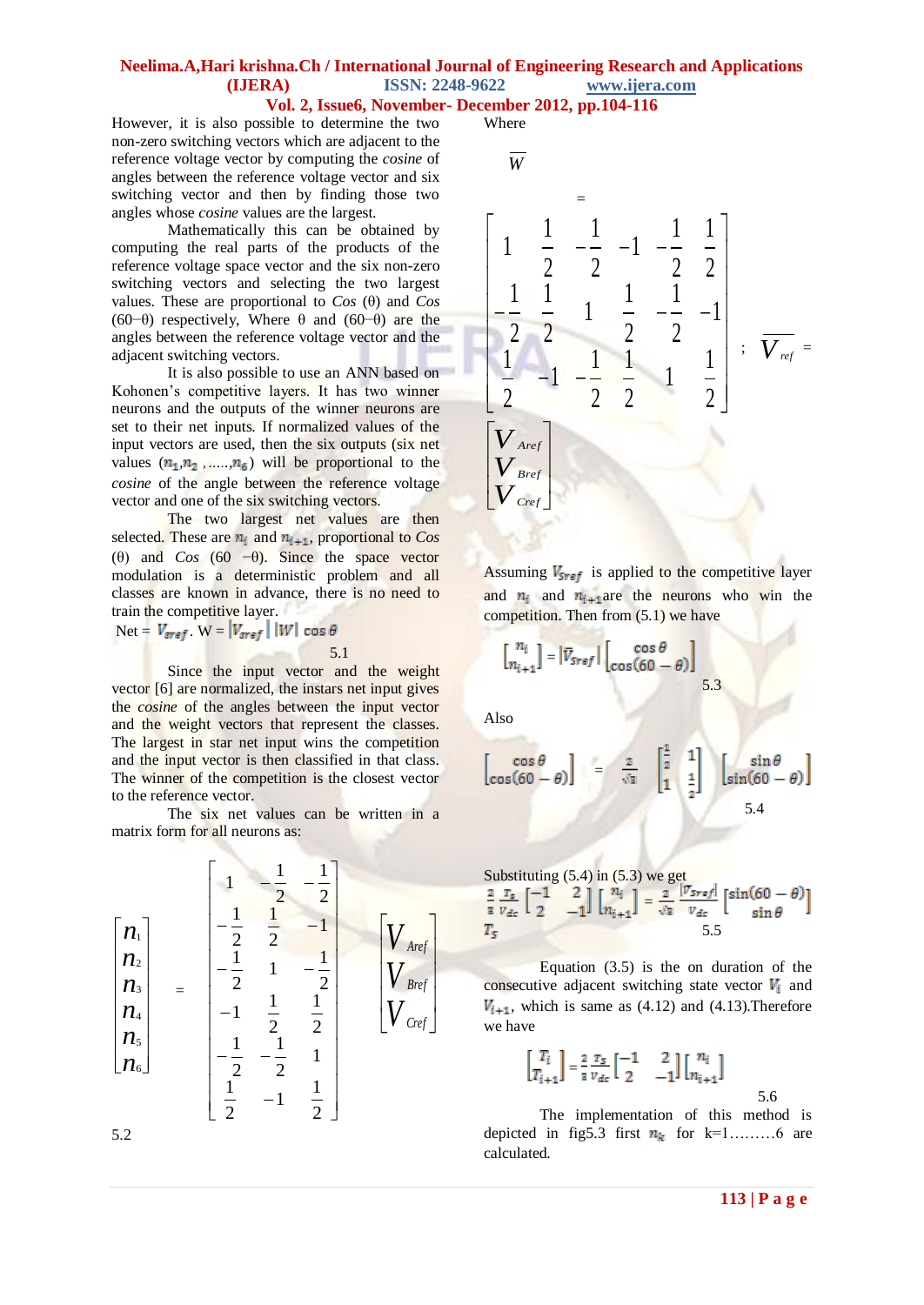#### **Neelima.A,Hari krishna.Ch / International Journal of Engineering Research and Applications (IJERA) ISSN: 2248-9622 www.ijera.com Vol. 2, Issue6, November- December 2012, pp.104-116**



#### **Fig 3.3 Kohonen's Competitive Layer based Implementation of the Space Vector Modulation Technique for VSI**

Two largest $n_i$ ,  $n_{i+1}$  and their corresponding indexes (i.e.  $i$  and  $i+1$ ) are selected by Kohonen's competitive network. The on duration  $(T_i$  and  $T_{i+1}$ ) of the two adjacent space vectors are computed. The Space Vector  $V_i$  and  $V_{i+1}$  are selected according to the value of  $i$  and  $i+1$ . When adjacent vectors and on times are determined the procedure for defining the sequence for implementing the chosen combination is identical to that used in conventional space vector modulation as depicted in Fig. 3.4.



 **Fig.3.4. Pulse patterns generated by space vector modulation in sector1**

## **3.4 BLOCK DIAGRAM REPRESENTATION OF NSVPWM FOR (IVCIM) DRIVE**

Indirect vector controlled drive has enhance the performance using neural network. The proposed scheme is implementing by replacing the conventional SVPWM with Neural based SVPWM. According to the Neural Network theory the Kohonen Competitive layer is adapted. The Fig 3.5 shows the block diagram representation of NSVPWM based indirect vector control for induction motor drive.



#### **Fig 3.5 Block diagram representation of NSVPWM based (IVCIM) drive**

Figure captions appear below the figure, are flush left, and are in lower case letters. When referring to a figure in the body of the text, the abbreviation "Fig." is used. Figures should be numbered in the order they appear in the text.Table captions appear centered above the table in upper and lower case letters. When referring to a table in the text, no abbreviation is used and "Table" is capitalized.

The speed response is reached to the reference speed gradually as compared to the conventional SVPWM. From the Fig. 3.9 it is observed that the speed response of the NSVPWM is improved as compared to the SVPWM at load condition.



#### **Fig 3.10 Speed response of IVCIM using NSVPWM**

At initial conditions of the load i.e. at t=0 the magnitudes of the currents are shown, when load applied the variations in the currents are shown in Fig 3.10. The response of the SVPWM has been improved as compared to the NSVPWM.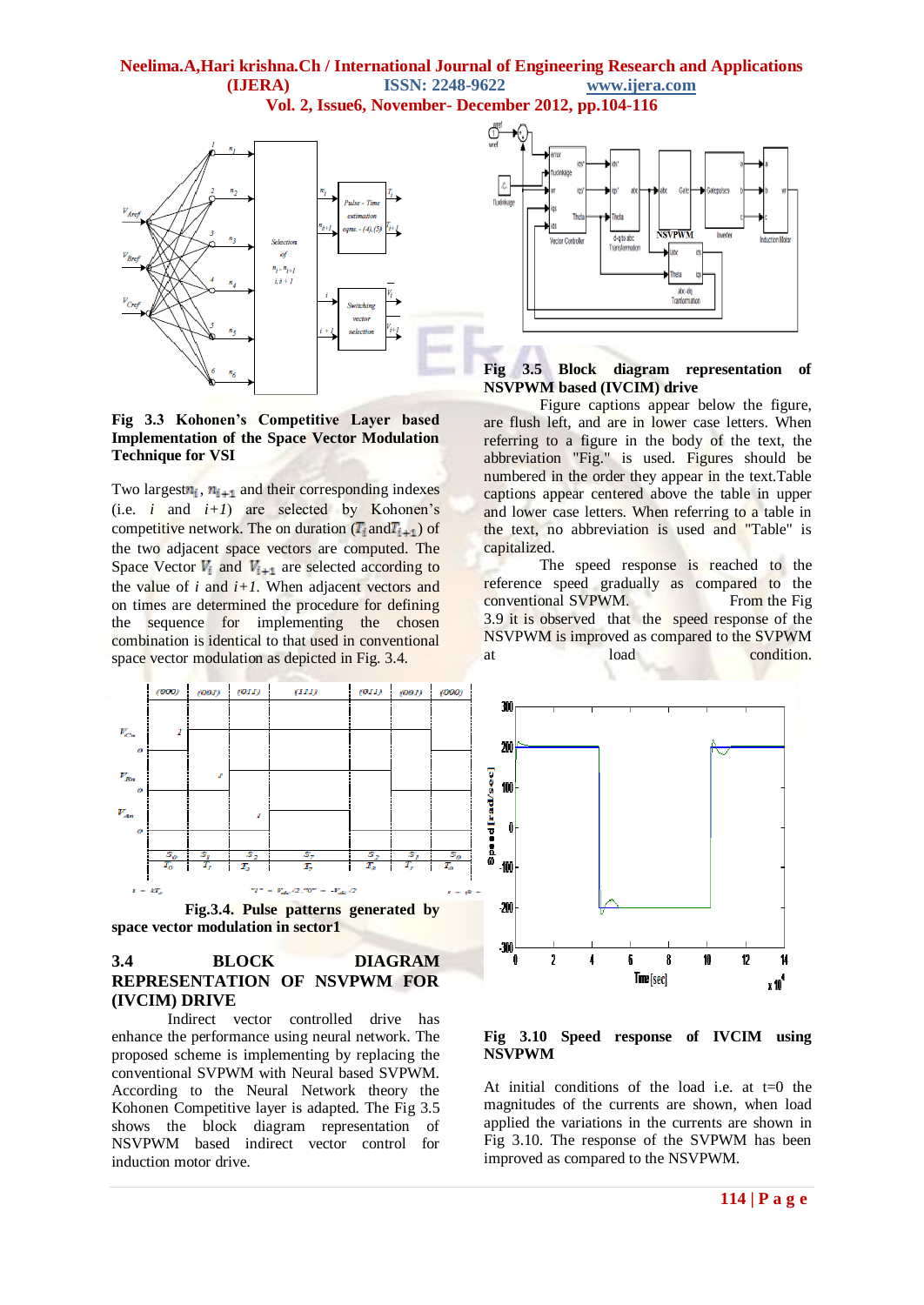#### **Neelima.A,Hari krishna.Ch / International Journal of Engineering Research and Applications (IJERA) ISSN: 2248-9622 www.ijera.com Vol. 2, Issue6, November- December 2012, pp.104-116**



**Fig 3.11 Stator Currents of IVCIM using NSVPWM** 

The step command of the load torque is applied to the induction motor; the output torque of the motor is improved as compared to the SVPWM. The improved torque response is shown in Fig 5.11.



**Fig 3.12 Electromagnetic Torque response of IVCIM using NSVPWM** 

#### **I. CONCLUSION**

In the present work, indirect vector control (IVC) technique is employed to a 3-Ф induction motor and complete model has been designed in MATLAB/SIMULINK package. The work carried out in this project is aimed and focused to implement Neural based IVCIM drive. The simulation has been carried out for different operating conditions. In developing of drive, the switching pulses are generated by using SVPWM and NSVPWM. Use of ANN based technique avoids the direct computation of non-linear function as in conventional space vector modulation implementation. The ANN based SVPWM can give higher switching frequency which is not possible by conventional SVPWM. The performance of the NSVPWM based IVCIM drive is better than SVPWM based IVCIM drive.

#### .**References**

- [1]. Burak Ozpineci, Leon M. Tolbert, "Simulink Implementation of Induction Machine Model- A Modular Approach".
- [2]. Bimal K. Bose, "Modern Power Electronics and AC Drives"- Pearson Education, Inc, 2002.
- [3]. R Krishnan- Electric Motor Drives-Modeling, Analysis, and Control- Virginia Tech, Blacksburge. VA @ 2001 Printice Hall, Inc.
- [4]. Jin-Woo Jung, "Space Vector PWM Inverter", Feb, 2005.
- [5]. K. Vinoth Kumar, Prawin Angel Michael, Joseph P.John and Dr. S. Suresh Kumar, "Simulation and Comparison of SPWM and SVPWM Control for Three Phase Inverter"
- [6]. Rajesh Kumar, R.A Gupta, Rajesh S. Surjuse, "A Vector Controlled Induction Motor drive with Neural Network based Space Vector Pulse Width Modulator".
- [7]. alexandru onea, vasile horga, marcel ratoi, " Indirect Vector Control of Induction Motor", Proceedings of the  $6<sup>th</sup>$  international conference on simulation, modelling and optimization, Libson, Portugal, September 22-24, 2006.
- [8]. Joao O.P.Pinto, IEEE, Luiz Eduardo Borges da Silva, IEEE, and Marian P. Kazmierkowski, IEEE, "A Neural Network Based Space Vector PWM Controller for Voltage Fed Inverter Induction Motor Drive".